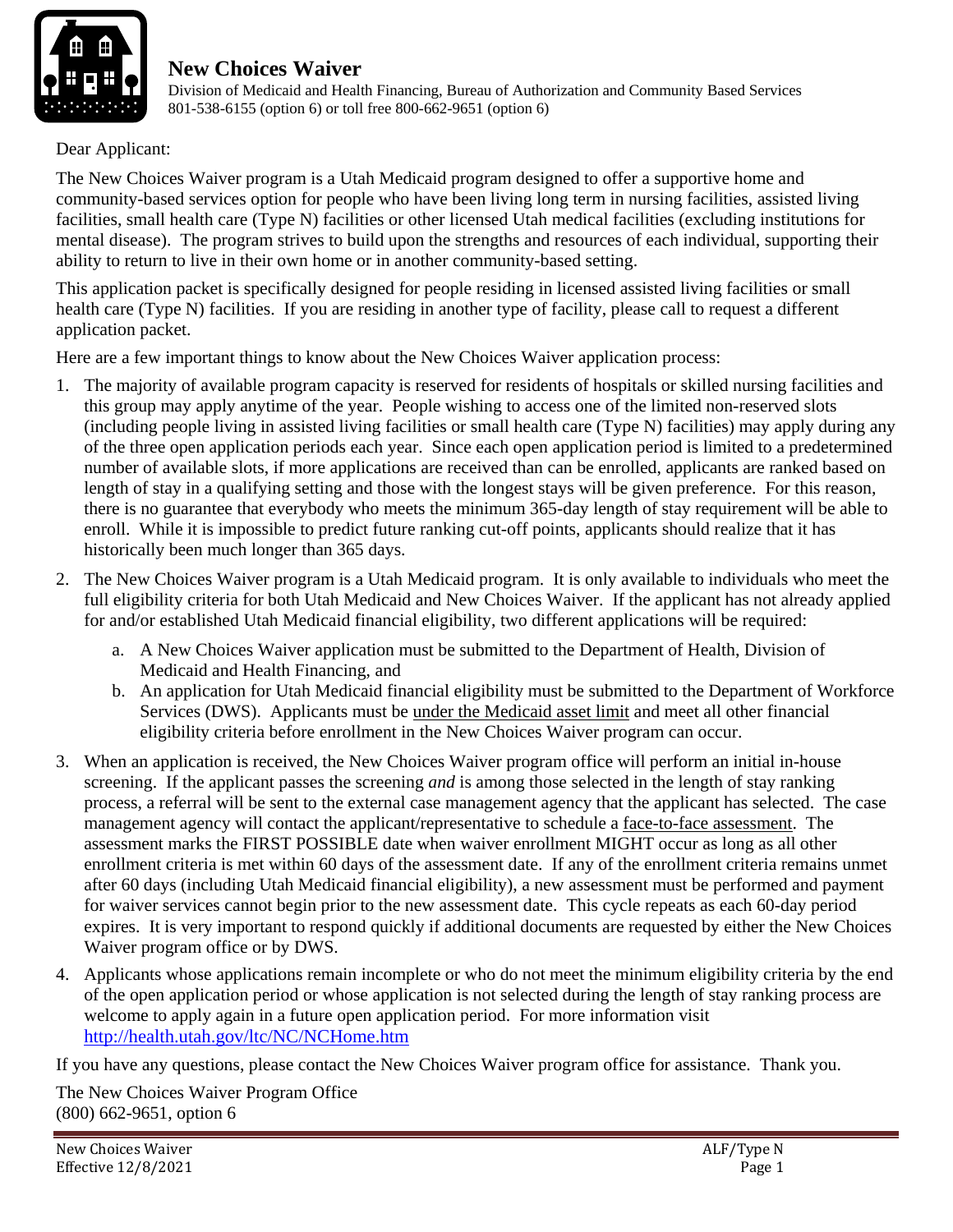

 Division of Medicaid and Health Financing, Bureau of Authorization and Community Based Services 801-538-6155 (option 6) or toll free 800-662-9651 (option 6)

### **Screening Checklist for ALF and Type N Residents**

(This form must be completed and submitted with the rest of your application.)

- A. The New Choices Waiver (NCW) eligibility requirements are complex and require a great deal of analysis and coordination by the NCW intake team. At a minimum, the following four basic requirements must be met during the in-house screening process in order for an application to proceed to the next step:
	- 1. A complete NCW application must be submitted and have an official fax, email, hand delivery or USPS date stamp that falls within the date span of one of the following open application periods:

March 1 – March 14 July  $1 -$  July 14 November 1 – November 14

Applications that are not submitted timely or that remain incomplete by the end of the open application period will be denied and excluded from consideration during that application period.

- 2. The applicant must be at least 18 years of age.
- 3. The applicant must be actively residing in a licensed assisted living facility or in a licensed small health care (Type N) facility and must have reached at least 365 consecutive days by the last day of the open application period. (Remember, this minimum 365-day length of stay requirement is simply the minimum to apply. All applicants will go through the length of stay ranking process and only those with the longest lengths of stay will be processed forward.)
- 4. The applicant's medical records must demonstrate the medical screening criteria is met. (See item "C" below.)
- B. Additional requirements must be met in order to enroll in the NCW program. One of these additional requirements is Utah Medicaid financial eligibility which is determined by the Department of Workforce Services (DWS). Which of the following best describes the applicant's status?
	- The applicant has already been determined financially eligible for Utah Medicaid by DWS.

The applicant submitted an application to DWS on (date) and it is currently in process.

The applicant has not yet applied for Utah Medicaid. (Please note: the NCW application will not be processed until the applicant has submitted a Utah Medicaid application to DWS.

- C. Each applicant must also meet the medical eligibility criteria. This is known as *nursing facility level of care criteria* which is described in administrative rule R414-502-3. In order for the NCW program office to perform an initial screening of the medical criteria, all of the following items must be submitted:
	- A current list of all diagnoses,

A current list of all medications, including prescriptions and over the counter medicine,

A copy of the current service plan from the facility where the applicant resides,

- A copy of the admission face sheet from the facility where the applicant resides,
- A copy of the most recent RN assessment from the facility where the applicant resides, and
- When applicable, a copy of any other medical records prepared within the last 90 days that document medical conditions and personal care/assistance needs.
- If the applicant has a cognitive impairment noted on page 6, please attach records from a licensed physician detailing the applicant's dysfunction in orientation to person, place, and time.

When all New Choices Waiver application forms are complete and all required records have been collected, please follow instructions on page 12 to send the complete application packet to the NCW program office.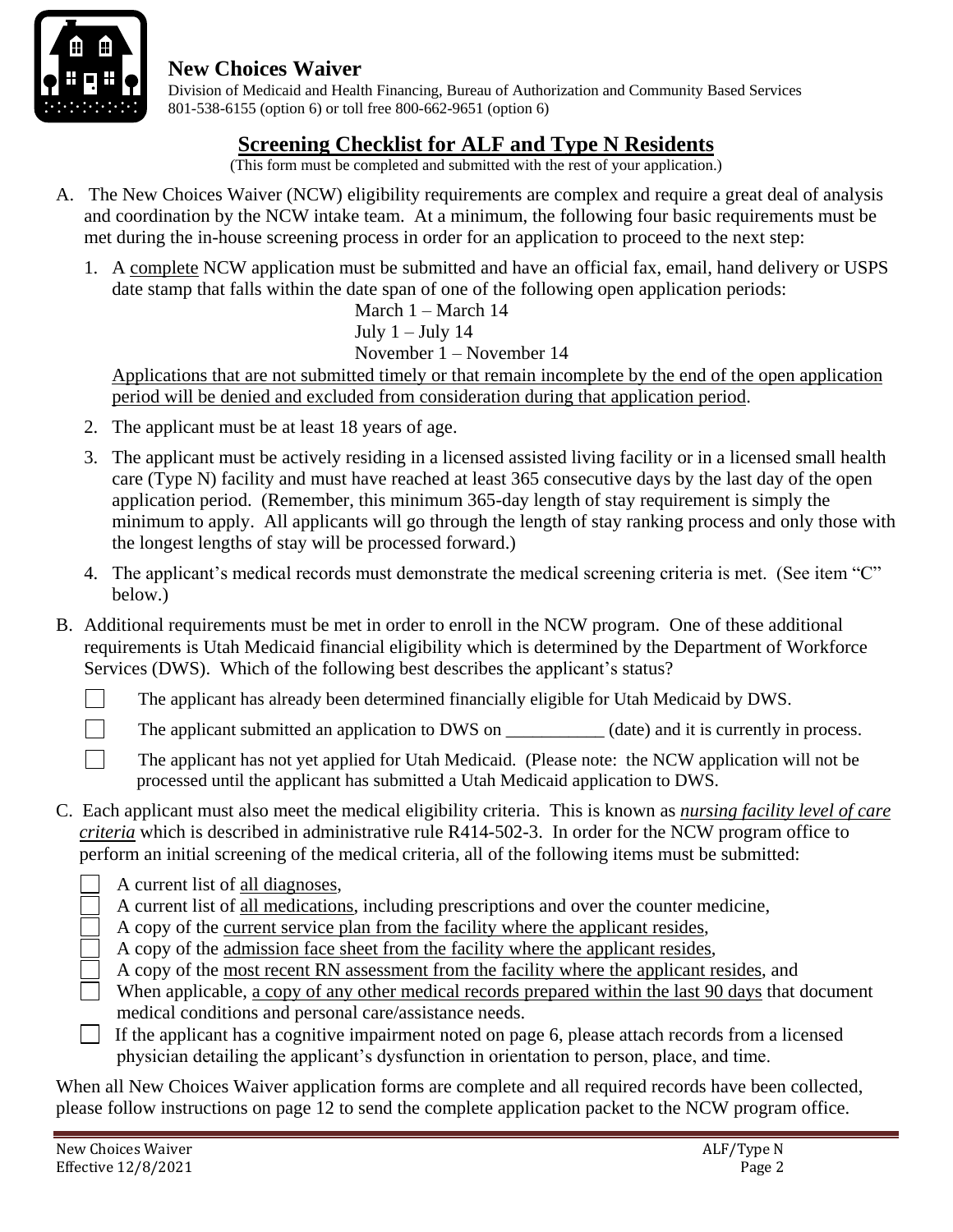

 Division of Medicaid and Health Financing, Bureau of Authorization and Community Based Services 801-538-6155 (option 6) or toll free 800-662-9651 (option 6)

#### **Application ALF and Type N Residents**

| Applicant's Preferred Mailing Address: 2008. 2009. [2016] Applicant's Preferred Mailing Address: |
|--------------------------------------------------------------------------------------------------|
|                                                                                                  |
|                                                                                                  |

**Request for Evaluation:** (this section can only be completed by the applicant or representative)

By signing below, I am requesting to be evaluated for the New Choices Waiver program. I understand that by requesting this evaluation a representative from the New Choices Waiver program office may contact me and/or my representative to obtain additional information about my current situation. I have willingly submitted copies of the required medical records (listed on page two of this application packet) to enable the New Choices Waiver intake team to perform an initial nursing facility level of care screening. I authorize staff of the facility where I reside and any of my other current medical care providers to speak with representatives from the New Choices Waiver program office if there are any questions about my medical conditions and care needs. I further authorize staff of the facility where I reside to send additional documentation of the services I receive in this facility when requested by the New Choices Waiver program office. I further authorize staff at any previous medical facilities or assisted living facilities that I lived in prior to my admission to the current facility to provide information to the New Choices Waiver program if needed. If my application passes the initial screening and I am among the applicants selected in the length of stay ranking to be processed to the next step in the application flow, I authorize the New Choices Waiver program office to forward my complete application (including medical records) to the case management agency that I have selected on the Freedom of Choice Consent Form.

| Signature                             | Date                                                     |
|---------------------------------------|----------------------------------------------------------|
| Who is signing? $\Box$ Self/Applicant | $\Box$ Family Representative $\Box$ Legal Representative |
|                                       |                                                          |
|                                       | Preferred contact method:   Phone<br>Email               |
|                                       |                                                          |
|                                       |                                                          |

\_\_\_\_\_\_\_\_\_\_\_\_\_\_\_\_\_\_\_\_\_\_\_\_\_\_\_\_\_\_\_\_\_\_\_\_\_\_\_\_\_\_\_\_\_\_\_\_\_\_\_\_\_\_\_\_\_\_\_\_\_\_\_\_\_\_\_\_\_\_\_\_\_\_\_\_\_\_\_\_\_\_\_\_\_\_\_\_\_\_\_\_\_\_\_\_\_\_\_\_\_\_\_\_\_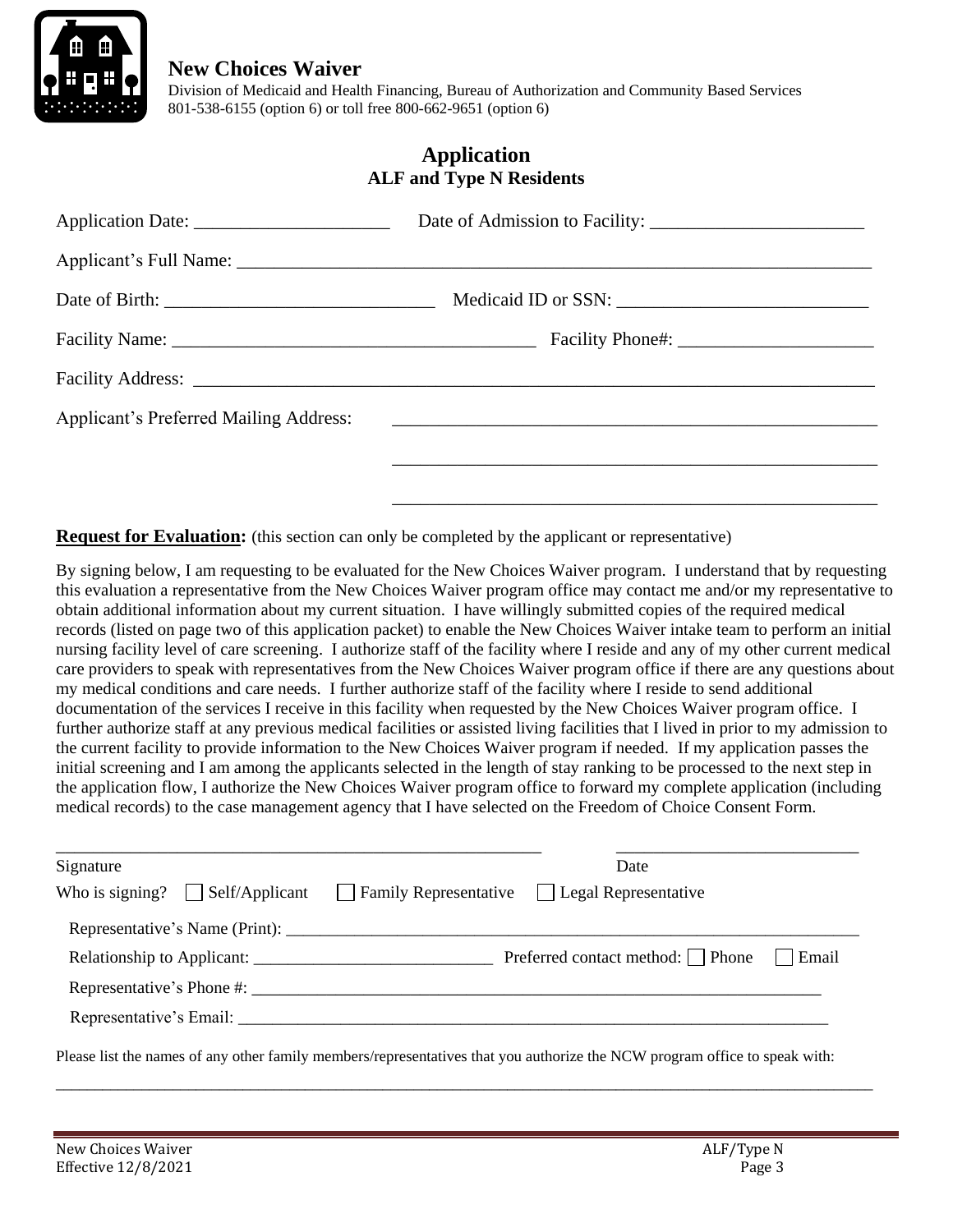

 Division of Medicaid and Health Financing, Bureau of Authorization and Community Based Services 801-538-6155 (option 6) or toll free 800-662-9651 (option 6)

# **Length of Stay Certification**

This form can only be completed and signed by staff of the facility where the applicant resides. Evidence that documents the admission date must be attached. Examples of acceptable evidence include a signed lease agreement, official payment ledgers, bank statements or cashed checks. (Signed letters attesting to the length of stay will not be accepted.)

Resident's Name:\_\_\_\_\_\_\_\_\_\_\_\_\_\_\_\_\_\_\_\_\_\_\_\_\_\_\_\_\_\_\_\_\_\_\_\_\_\_\_\_\_\_\_\_\_\_ Date of Birth:\_\_\_\_\_\_\_\_\_\_\_\_\_\_\_\_\_\_\_\_\_

Current Facility Name:

Individuals who live in an assisted living facility or a small health care (Type N) facility cannot apply to the New Choices Waiver program until they have met the minimum length of stay requirement of at least 365 consecutive days by the end of the open application period in which they apply. Since applicants with the longest length of stay are selected for enrollment, it is important to disclose the current facility's length of stay information as well as any previous facility lengths of stay that this individual experienced immediately prior to moving into this facility.

The following two questions relate to this resident's length of stay in the current facility:

- 1. Date of earliest admission to the current facility:
- 2. If a resident is *formally discharged* from a qualifying facility setting and then resides (even short term) in a nonqualifying facility type or in a private home setting, this results in a "break in stay" and the length of stay calculation starts over with the date of readmission to a qualifying facility type. Since this resident's earliest admission in the current facility, has he/she been *formally discharged* for any reason other than for an admission to a hospital, skilled rehab or skilled nursing facility? (Use separate sheets to describe the reasons if needed.)

| $\Box$ Yes, this resident has had one or more <i>formal discharges</i> from the current facility as detailed below: |
|---------------------------------------------------------------------------------------------------------------------|
|---------------------------------------------------------------------------------------------------------------------|

Discharge date: \_\_\_\_\_\_\_\_\_\_\_ Readmit date: \_\_\_\_\_\_\_\_\_\_ Reason for discharge: \_\_\_\_\_\_\_\_\_\_\_\_\_\_\_\_\_\_\_\_\_\_\_\_\_

Discharge date: <br>
Readmit date: <br>
Reason for discharge:

 No, this resident has never been *formally discharged* from the current facility since the admission date provided in question #1 above.

To increase the likelihood of this applicant being selected during the length of stay ranking process, it is important to inform the NCW program office of any lengths of stay in other qualifying facilities immediately prior to admission to this facility. To get credit for prior facility stays, evidence must be included (see page 11, item 16).

 $\Box$  This applicant did not live in another licensed assisted living facility or small health care (Type N) facility immediately prior to moving into the current facility.

 $\Box$  This applicant did live in one or more qualifying facilities prior to moving into the current facility:

|                                                                                           | Facility Phone Number:     |
|-------------------------------------------------------------------------------------------|----------------------------|
| Facility Name:                                                                            | Admission/Discharge Dates: |
|                                                                                           | Facility Phone Number:     |
| certify that the information provided on this form is correct to the hest of my knowledge |                            |

*I hereby certify that the information provided on this form is correct to the best of my knowledge.*

|                                                   | Date:  |
|---------------------------------------------------|--------|
| Preferred contact method: $\Box$ Phone<br>  Email |        |
| Facility Representative's Phone #:                | Email: |
|                                                   |        |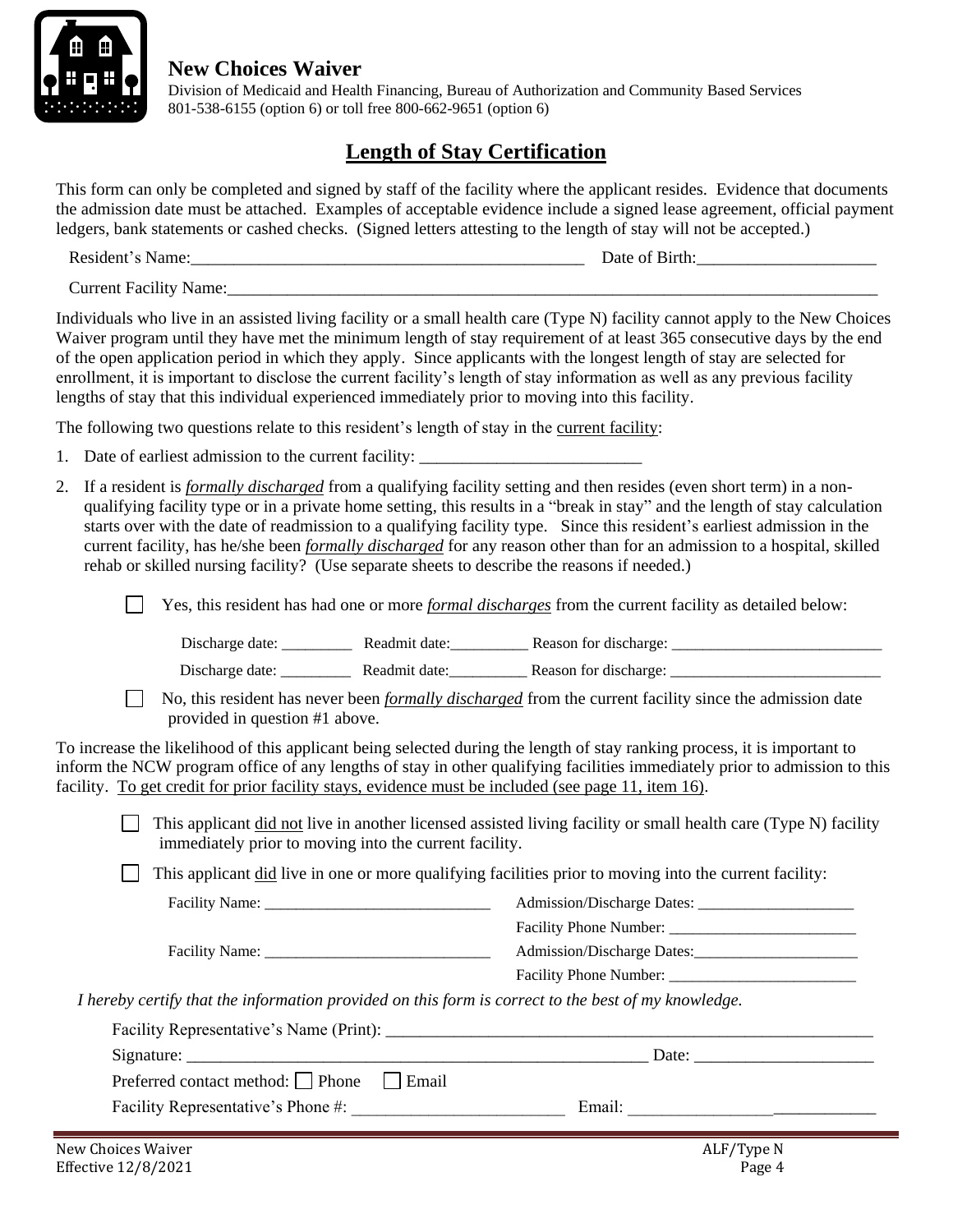

 Division of Medicaid and Health Financing, Bureau of Authorization and Community Based Services 801-538-6155 (option 6) or toll free 800-662-9651 (option 6)

#### **Pre-enrollment Lease Disclosure Form**

| I (resident) have an existing lease contract with this facility and have been paying a total of (\$<br>per month for the room, board and care that I've received. I have been paying this amount with my own funds,<br>but now I've reached the point where my assets are depleted or nearly depleted. As of the date of this<br>disclosure the lease contract remains the same, but my ability to meet the financial terms of the contract is<br>diminishing.                                                                                            |                                          |            |
|-----------------------------------------------------------------------------------------------------------------------------------------------------------------------------------------------------------------------------------------------------------------------------------------------------------------------------------------------------------------------------------------------------------------------------------------------------------------------------------------------------------------------------------------------------------|------------------------------------------|------------|
| Please specify the following lease amounts and sources of contributions, if any:                                                                                                                                                                                                                                                                                                                                                                                                                                                                          |                                          |            |
| Current monthly lease amount as stipulated in the formal contract: \$__________________ (per month)                                                                                                                                                                                                                                                                                                                                                                                                                                                       |                                          |            |
| here cannot exceed the resident's monthly income)                                                                                                                                                                                                                                                                                                                                                                                                                                                                                                         |                                          |            |
|                                                                                                                                                                                                                                                                                                                                                                                                                                                                                                                                                           |                                          |            |
| Sources of contributions: $\Box$ Family $\Box$ Church $\Box$ Other: $\Box$ ( $\Box$ N/A)                                                                                                                                                                                                                                                                                                                                                                                                                                                                  |                                          |            |
|                                                                                                                                                                                                                                                                                                                                                                                                                                                                                                                                                           |                                          |            |
| In the Medicaid financial eligibility determination process performed by DWS, deductions are sometimes<br>permitted for shelter costs and heating/cooling costs. Please <i>estimate</i> the breakdown of shelter and utility costs<br>below. IMPORTANT: Every line must contain a dollar amount and the sum of the dollar amounts must equal<br>the total amount currently being paid to this facility. (This form will be considered incomplete and the<br>application rejected if any of the below items are left blank or list dollar amounts of \$0.) |                                          |            |
| Room rate: $\frac{1}{\sqrt{1-\frac{1}{2}} \cdot \frac{1}{2}}$                                                                                                                                                                                                                                                                                                                                                                                                                                                                                             |                                          |            |
| $\text{Food costs:}\_\_$                                                                                                                                                                                                                                                                                                                                                                                                                                                                                                                                  |                                          |            |
| Electricity:                                                                                                                                                                                                                                                                                                                                                                                                                                                                                                                                              |                                          |            |
| If enrolled in the New Choices Waiver program, a new Residential Room and Board Agreement will be<br>negotiated with help from the chosen waiver case management agency. A copy of the new agreement must be<br>sent to the NCW program office who will forward it to DWS.                                                                                                                                                                                                                                                                                |                                          |            |
| Resident's Name                                                                                                                                                                                                                                                                                                                                                                                                                                                                                                                                           | Facility Representative's Name           |            |
| Signature of Resident or Responsible Party                                                                                                                                                                                                                                                                                                                                                                                                                                                                                                                | Signature of Facility Representative     |            |
| Name of Responsible Party                                                                                                                                                                                                                                                                                                                                                                                                                                                                                                                                 | Facility Representative Title / Position |            |
| Responsible Party's Relationship to Resident                                                                                                                                                                                                                                                                                                                                                                                                                                                                                                              |                                          |            |
| New Choices Waiver                                                                                                                                                                                                                                                                                                                                                                                                                                                                                                                                        |                                          | ALF/Type N |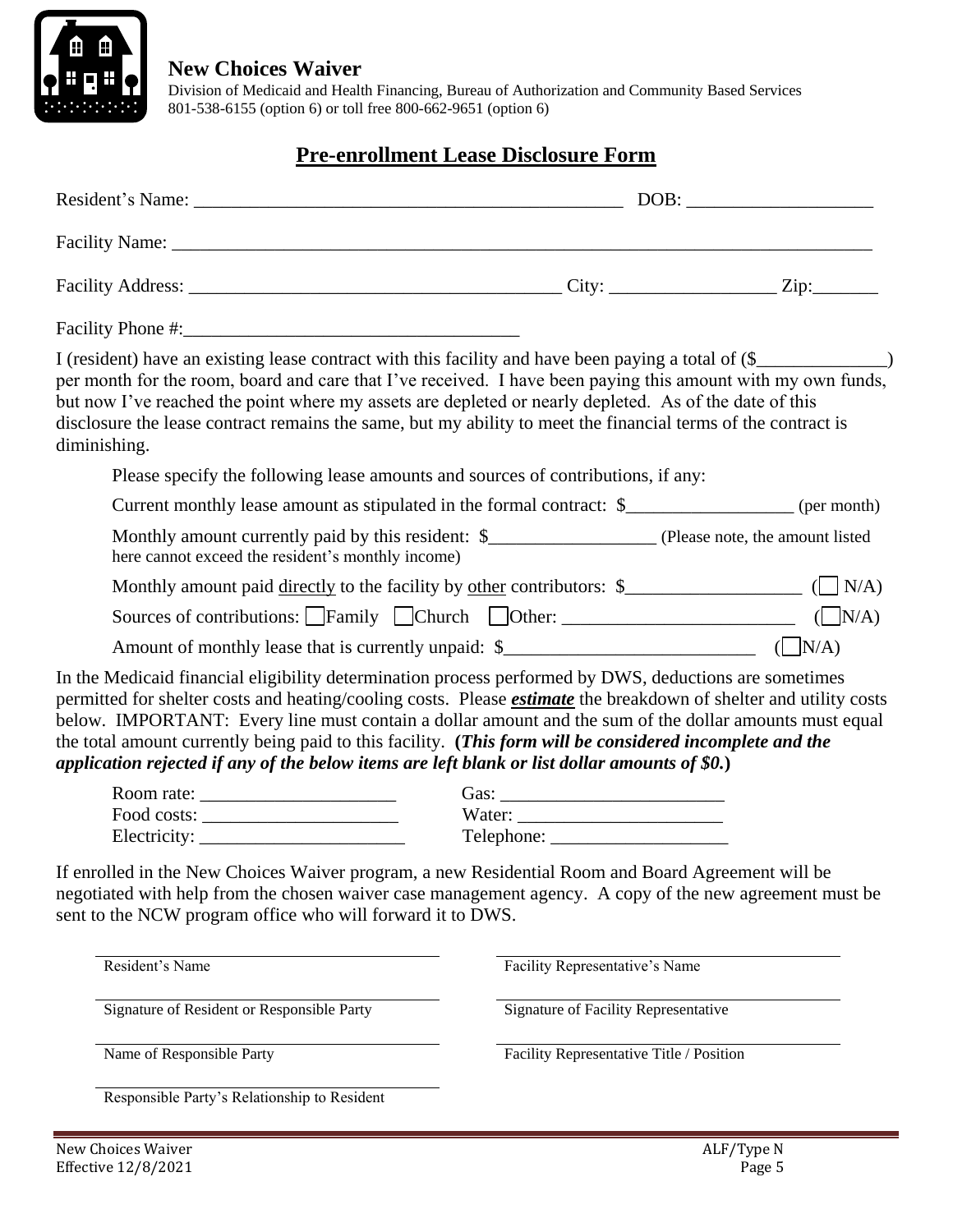

 Division of Medicaid and Health Financing, Bureau of Authorization and Community Based Services 801-538-6155 (option 6) or toll free 800-662-9651 (option 6)

#### **Medical Eligibility Screening**

This form serves as a screening tool for the New Choices Waiver program's medical eligibility requirements. It can only be completed by a registered nurse or a physician licensed in Utah, but it is strongly recommended that the day-to-day direct service caregivers (such as a CNA or personal attendant) be consulted, particularly with respect to the amount of hands on physical assistance provided with activities of daily living. The application process will be delayed if this form is not filled out in its entirety, if it is not filled out accurately, or if it contradicts the information provided in the applicant's attached medical records. *Do not leave any section blank.*

Applicant's Name: \_\_\_\_\_\_\_\_\_\_\_\_\_\_\_\_\_\_\_\_\_\_\_\_\_\_\_\_\_\_\_\_\_\_\_\_\_\_\_\_\_\_\_\_\_\_\_\_\_\_\_\_\_ Date of Birth: \_\_\_\_\_\_\_\_\_\_\_\_\_\_\_\_\_\_\_\_

1. **How much assistance does the applicant require with the following activities of daily living (ADLs) on a regular basis (at least 3 times per week)?**

|                     | <b>Performs</b><br>Independently | Independent with<br>assistive device or<br>set up | Prompting or<br>Supervision | <b>Minimal Physical</b><br><b>Assist</b> | Moderate<br><b>Physical Assist</b> | Complete<br>Dependence on<br>others |
|---------------------|----------------------------------|---------------------------------------------------|-----------------------------|------------------------------------------|------------------------------------|-------------------------------------|
| Bathing/Showering   |                                  |                                                   |                             |                                          |                                    |                                     |
| Grooming/Hygiene    |                                  |                                                   |                             |                                          |                                    |                                     |
| Dressing/Undressing |                                  |                                                   |                             |                                          |                                    |                                     |
| Eating/Self feeding |                                  |                                                   |                             |                                          |                                    |                                     |
| Transferring        |                                  |                                                   |                             |                                          |                                    |                                     |
| Toileting           |                                  |                                                   |                             |                                          |                                    |                                     |
| Mobility/Ambulation |                                  |                                                   |                             |                                          |                                    |                                     |
| <b>Bed Mobility</b> |                                  |                                                   |                             |                                          |                                    |                                     |

**2. Has a physician formally diagnosed the applicant with a cognitive impairment that results in disorientation to person, place, or time? If yes, please attach medical records from a licensed physician detailing the applicant's cognitive status.**

| Yes Diagnosis:                                                                                                                                                                                                                                                                                                   |            | No          | Unknown         |        |
|------------------------------------------------------------------------------------------------------------------------------------------------------------------------------------------------------------------------------------------------------------------------------------------------------------------|------------|-------------|-----------------|--------|
| a. Level of disorientation to person:<br>Does the person consistently know their own name, date of birth and/or age?                                                                                                                                                                                             | $\Box$ N/A | Mild        | $\Box$ Moderate | Severe |
| b. Level of disorientation to place:<br>Does the person consistently know where they are, the name of the facility<br>they reside in, or familiar landmarks they once knew well? If they leave the<br>facility can they find their way back?                                                                     | $\Box$ N/A | $\Box$ Mild | Moderate        | Severe |
| c. Level of disorientation to time:<br>Can the person consistently recall the date and/or the day of the week? Does<br>he/she refer to past events in the present tense as if they just occurred? Does<br>he/she know which season it is? Does he/she think an hour has passed when it<br>has only been minutes? | $\Box$ N/A | $\Box$ Mild | Moderate        | Severe |

3. **In the box below, list all of the applicant's medical diagnoses. (New Choices Waiver will not accept "See attached.")**

*This form can only be completed by a registered nurse or a physician licensed in Utah.* Name of the person completing the form: \_\_\_\_\_\_\_\_\_\_\_\_\_\_\_\_\_\_\_\_\_\_\_\_\_\_\_\_\_\_\_\_\_\_\_\_\_\_\_\_\_\_\_\_\_\_\_\_\_\_ RN Physician Phone: \_\_\_\_\_\_\_\_\_\_\_\_\_\_\_\_\_\_\_\_\_\_\_\_\_\_\_\_\_\_\_\_\_\_\_\_\_ Date: \_\_\_\_\_\_\_\_\_\_\_\_\_\_\_\_\_\_\_\_\_\_\_\_\_\_\_\_\_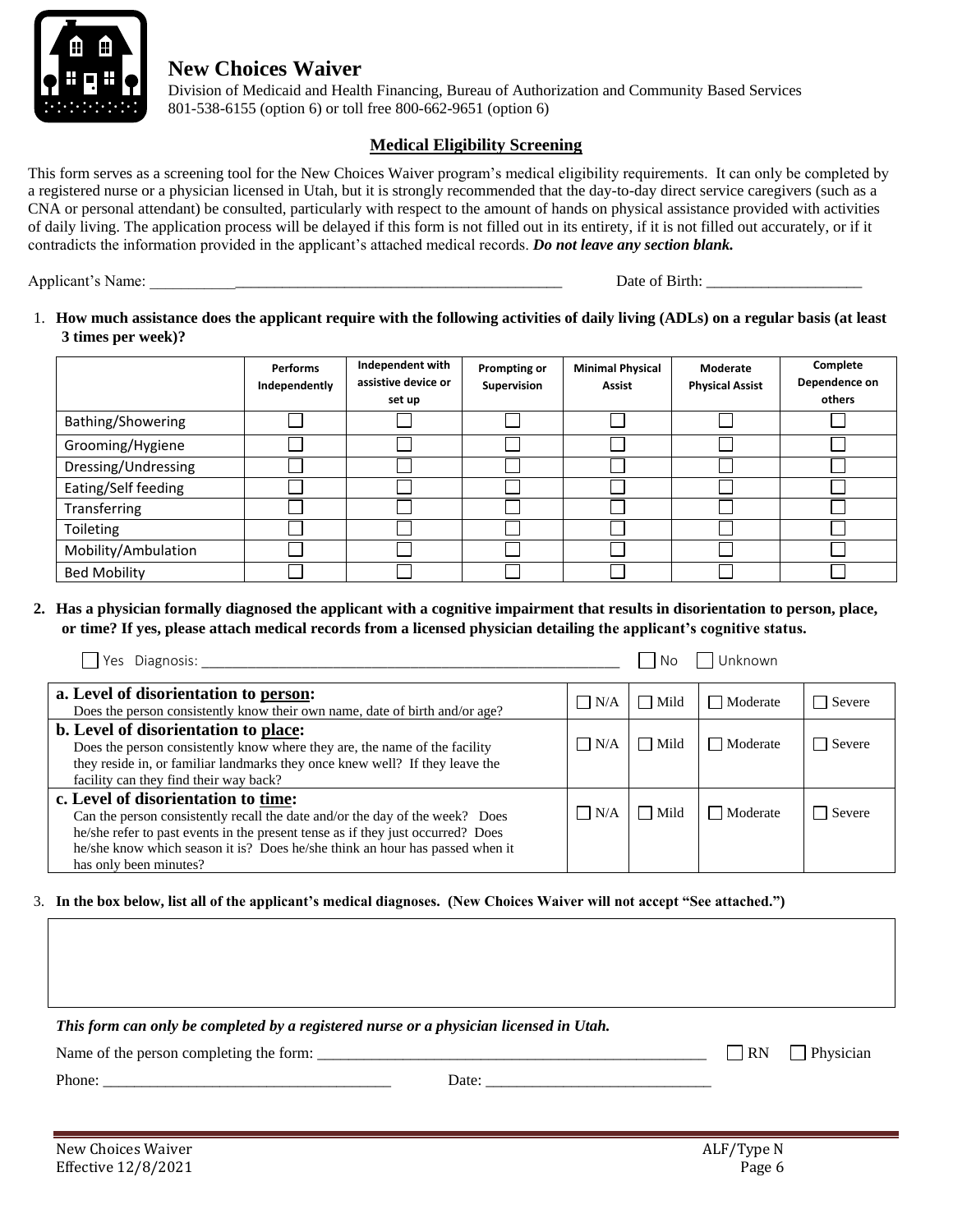

 Division of Medicaid and Health Financing, Bureau of Authorization and Community Based Services 801-538-6155 (option 6) or toll free 800-662-9651 (option 6)

#### **Freedom of Choice Consent Form – Wasatch County**

Applicant's Name: \_\_\_\_\_\_\_\_\_\_\_\_\_\_\_\_\_\_\_\_\_\_\_\_\_\_\_\_\_\_\_\_\_\_\_\_\_\_\_\_\_\_\_\_\_\_ DOB: \_\_\_\_\_\_\_\_\_\_\_\_\_\_\_\_\_\_\_\_

Every participant in the New Choices Waiver (NCW) program must have case management services to help with creation of a person-centered care plan, to coordinate services and service providers and to monitor provision of care. This form is designed to help the applicant select a case management agency. This form should never be completed without the applicant's (or family or legal representative's) involvement, nor should it ever reflect a choice that was made by somebody other than the applicant (or family/legal representative). Please notify the NCW program office if any manipulation of freedom of choice rights is observed.

Applicants (or their family or legal representatives) are free to choose from the list of all case management agencies that are available in the county where the applicant resides or plans to reside. If this applicant is selected during the length of stay ranking process, a referral will be made to the case management agency that is chosen on this form. The case management agency will send a registered nurse and a social worker to meet with the applicant in person. Visit this website to learn more about the agencies listed on this form; <http://health.utah.gov/ltc/NC/NCCMAContacts.htm>

Select a case management agency from the options available in this county:

| <b>Envision Quality Supports</b> | <b>Adult Case Management</b> | Advocates for Independence        |
|----------------------------------|------------------------------|-----------------------------------|
| Abundant Solutions               | <b>Care Advocates</b>        | $\Box$ Utah Case management       |
| $\Box$ Mountainland AOG          | Flexcare                     | <b>Confidence</b> Case Management |

The case management agency will perform a review of the application and medical records. Case management agencies have the right to decline to serve a new referral. If they do this, they will send the applicant a notice in writing. Under certain circumstances the applicant will have the option to select a different case management agency. The New Choices Waiver program office will advise the applicant as to whether or not this option is available.

If the case management agency decides to move forward to the next step, they have up to 14 days to perform a face-to-face assessment. The date of the assessment is important to remember because it is only valid for up to 60 days. If any of the waiver enrollment criteria (including Medicaid financial eligibility) remains unmet by the end of 60 days, a new assessment must be performed and Medicaid payment for waiver services cannot begin prior to the new assessment date. This cycle repeats as each 60 day window passes. Also, at any point during the assessment process if the case management agency decides to decline to serve the applicant, they may do so by providing notice in writing.

By signing below, I certify that I have read and understand the information in this form. I also certify that I made this case management agency selection of my own free will.

| Signature                                 |                                        | Date |                                              |
|-------------------------------------------|----------------------------------------|------|----------------------------------------------|
|                                           | Who is signing? $\vert$ Self/Applicant |      | Family Representative   Legal Representative |
| Representative's Name (Print):            |                                        |      |                                              |
| New Choices Waiver<br>Effective 12/8/2021 |                                        |      | ALF/Type N<br>Page 7                         |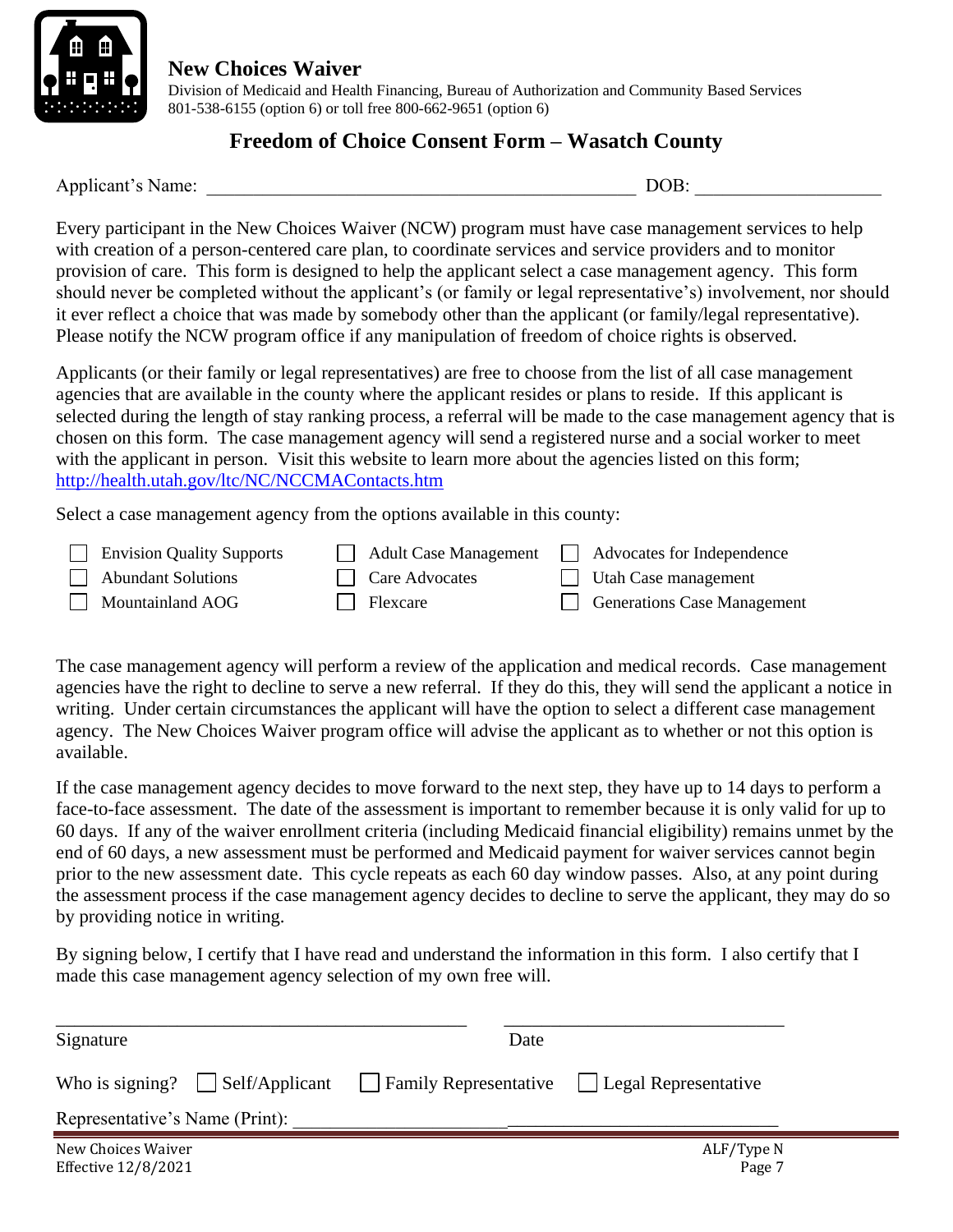

 Division of Medicaid and Health Financing, Bureau of Authorization and Community Based Services 801-538-6155 (option 6) or toll free 800-662-9651 (option 6)

# **Freedom of Choice (NF or HCBS)**

The New Choices Waiver program is a Medicaid program that serves as an alternative to nursing facility care. Participation in the New Choices Waiver program is completely voluntary. Individuals who meet the eligibility criteria for enrollment in the New Choices Waiver program have the fundamental right to enter a Medicaid certified nursing facility instead of participating in the New Choices Waiver program. Once enrolled in the New Choices Waiver program, participants retain the right to voluntarily disenroll from the program and enter a nursing facility at any time. This form is the formal method for the applicant (or their family or legal representative) to voice preference to receive services in a home or community-based setting through New Choices Waiver program or to receive services in a skilled nursing facility. Please make a selection below:

| Applicant's Name:                                                                                                                                                             | DOB:                 |  |
|-------------------------------------------------------------------------------------------------------------------------------------------------------------------------------|----------------------|--|
| Please indicate the applicant's choice:                                                                                                                                       |                      |  |
| I prefer to receive care in a skilled nursing facility and <b>not</b> be considered for enrollment in the<br>New Choices Waiver program.                                      |                      |  |
| I prefer to be considered for enrollment in the New Choices Waiver program in hopes of<br>receiving supportive services in my own home or in another community-based setting. |                      |  |
| Signature                                                                                                                                                                     | Date                 |  |
| Self/Applicant<br><b>Family Member</b><br>Who is signing?                                                                                                                     | Legal Representative |  |
| Family Member's or Representative's Name (Print):                                                                                                                             |                      |  |

If the applicant's choice is to be considered for enrollment in the New Choices Waiver program and if the applicant is enrolled in the program, he/she will have the right to choose to live in any available home and community-based setting as long as his/her needs can be safely met in the chosen setting. The case management agency will work with the applicant (and their family/representative) to explore all options which may include:

- 1. The applicant's own home or apartment,
- 2. The home or apartment of a friend or family member,
- 3. A certified independent living facility,
- 4. A licensed assisted living facility, or
- 5. A licensed community residential care facility.

No matter which setting the applicant chooses, the applicant will be responsible for the shelter costs. This includes room and board, mortgage payments, rent, and utilities. Please demonstrate ability to cover these costs by providing the applicant's total monthly income:

Total monthly income: \_\_\_\_\_\_\_\_\_\_\_\_\_\_\_\_\_\_\_\_\_\_\_\_ (Include the total monthly sum of pension/retirement, social security, disability, and any other sources of monthly income.)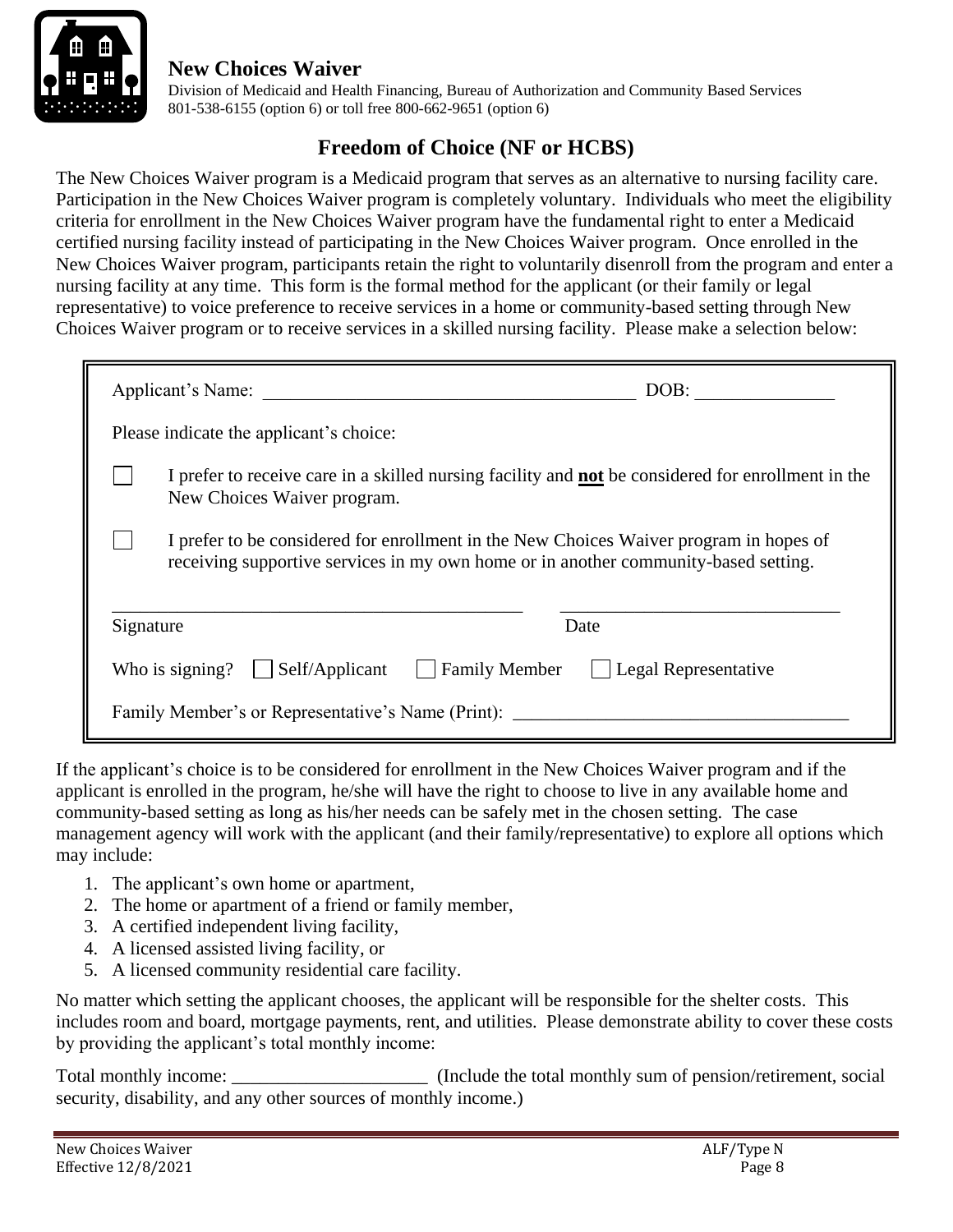

 Division of Medicaid and Health Financing, Bureau of Authorization and Community Based Services 801-538-6155 (option 6) or toll free 800-662-9651 (option 6)

# **Know your rights:**

Applicants have the right to be treated with consideration, respect, and with full recognition of dignity and individuality.

Applicants have the right to be considered for the New Choices Waiver program regardless of race, nationality, disability, gender, sexual orientation or religion.

Applicants have the right to confidentiality of protected health information. Health information cannot be released to any entity without permission, unless it is allowed by law for the provision of treatment or payment and healthcare operation activities.

If the applicant *enrolls* in the New Choices Waiver program, he/she will have the following rights as a program participant:

- 1. The right to choose where to live. Participants may choose to live in any community-based setting as long as their assessed needs can be met in that setting and as long as they can afford the room and board or rental fees in that setting. Options include:
	- a. The participant's own home or apartment
	- b. The home or apartment of a friend or family member
	- c. An independent living facility
	- d. A licensed assisted living facility
	- e. A licensed community residential care facility
- 2. The right to decline New Choices Waiver services or to choose to receive care in a skilled nursing facility instead.
- 3. The right to choose whether or not to have a roommate. If the participant chooses to have one or more roommates, he/she has the right to select the roommate(s).
- 4. The right to have visitors including family, friends, and other visitors at any time except when doing so endangers the participant, care providers, or others.
- 5. The right to a personalized care plan that is based on personal strengths, preferences, goals, and assessed needs. Participants may choose somebody to represent them and to participate in helping with development of the plan of care. Participants have the right to schedule care planning activities at times and locations that are convenient.
- 6. The right to choose the services that the participant will receive as long as they are assessed to be medically necessary to meet identified goals and to ensure health and safety. Participants may choose to accept or decline any recommended services.
- 7. The right to select service providers from among the providers available in the participant's county of residence. If the participant chooses to live in a private (non-facility) setting, he/she may also explore the option of hiring service providers through the *self-administered services* option.
- 8. The right to receive case management services without a conflict of interest.
- 9. The right to keep a copy of their own care plan and to request changes to the care plan, services, service providers, or living setting at any time. To request changes, the applicant/family may contact your case manager. Your care plan will be reviewed and revised at least yearly and whenever your assessed needs change.
- 10. The right to voluntarily disenroll from the New Choices Waiver program as a result of declining the observation of care planning activities by New Choices Waiver representatives. The New Choices Waiver program will observe care planning activities as part of quality assurance. Observation is a requirement of enrollment in New Choices Waiver services and may be done in person, via telehealth or phone; personal care services are not included in the observation. Information gathered through the observation may be used to determine ongoing eligibility and/or participation and may also be used in the administrative hearing process.

\_\_\_\_\_\_\_\_\_\_\_\_\_\_\_\_\_\_\_\_\_\_\_\_\_\_\_\_\_ \_\_\_\_\_\_\_\_\_\_\_\_\_\_\_\_\_\_\_\_\_\_\_\_\_\_\_ \_\_\_\_\_\_\_\_\_\_\_\_

Applicant's Name (Please Print) Signature of Applicant/Representative Date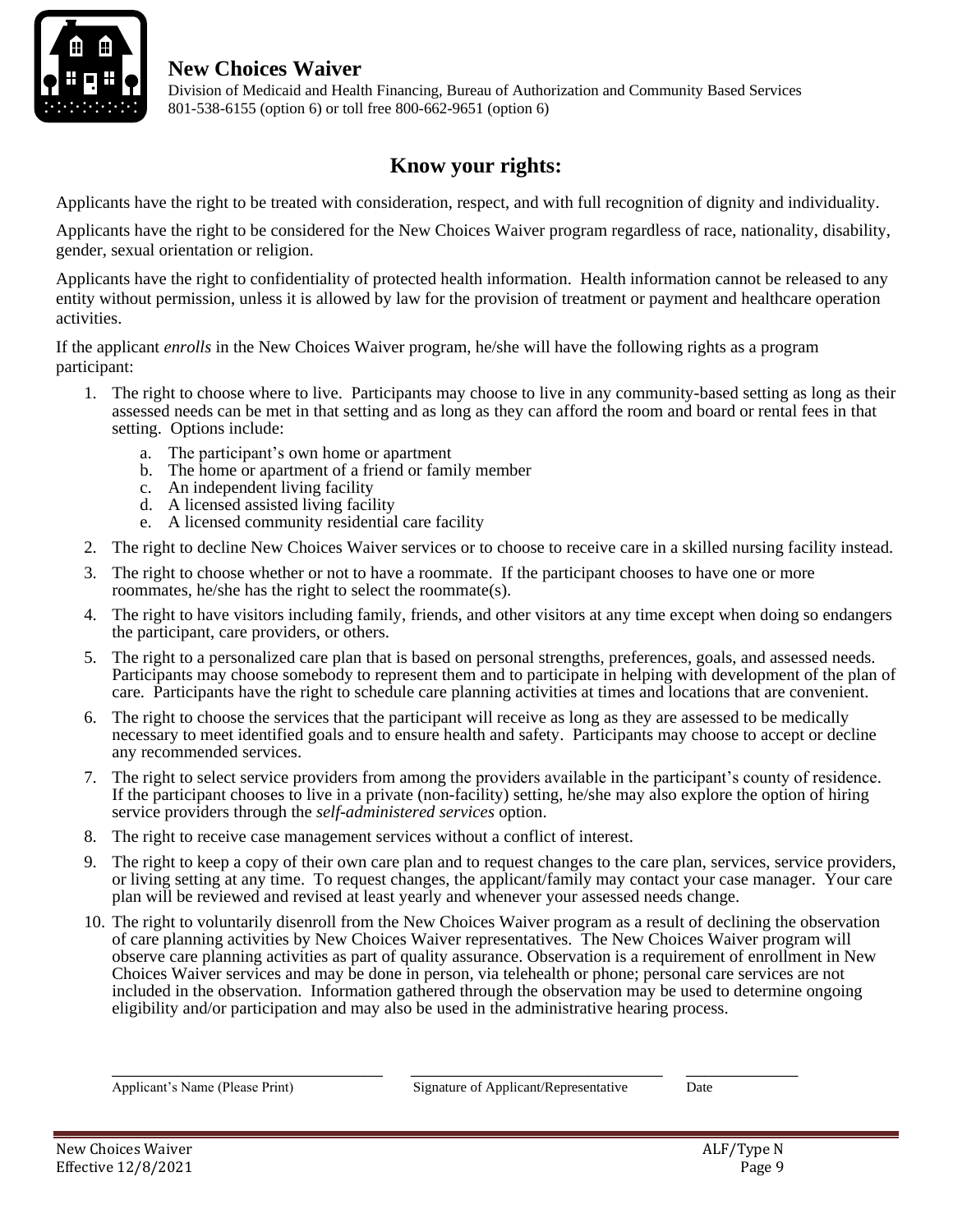

 Division of Medicaid and Health Financing, Bureau of Authorization and Community Based Services 801-538-6155 (option 6) or toll free 800-662-9651 (option 6)

### **Know your responsibilities:**

Applicants are responsible to complete the New Choices Waiver application truthfully and to submit all requested documentation in a timely manner. Incomplete or inaccurate applications may result in denial of access to the New Choices Waiver program.

Applicants for the New Choices Waiver program must be found financially eligible for Medicaid and maintain ongoing financial eligibility in order to receive Medicaid coverage of New Choices waiver services. Loss of Medicaid financial eligibility will result in loss of eligibility for the New Choices Waiver program.

Applicants are responsible to provide complete and accurate information about their medical history, health needs and care needs during the medical face-to-face assessment performed by the case management agency.

If *enrolled* in the New Choices Waiver program, participants have the following responsibilities:

- 1. The responsibility to seek guidance and answers from their manager if they have questions about the New Choices Waiver program, their care plan, the services being received, or if he/she does not understand what action is expected them.
- 2. The responsibility to drive the development of their own care plan by participating in care planning meetings, communicating strengths, preferences, goals, and needs and communicating their choices. This responsibility can be delegated to a chosen, trusted representative. If a legal representative is designated, the representative is responsible to drive the care planning process on the participant's behalf. When the entire care plan team have come to an agreement about the services and supports to be included in the care plan, the participant (or representative) is responsible to fully engage in those services. If something about the care plan is believed to be ineffective, participants (or representatives) are responsible to contact the case management agency to request a change.
- 3. The responsibility to notify their case management agency of any changes in their health or circumstances that may impact eligibility for the New Choices Waiver, Medicaid financial eligibility or that may require changes to the comprehensive care plan.
- 4. The responsibility for any risks or consequences that the client may experience as a result of choosing to decline a recommended service. If a client's decisions result in a dangerous situation for their health and safety or the health and safety of people and the client is unwilling to make adjustments to their plan of care that meets minimal health and safety standards, the client may be disenrolled from the New Choices Waiver program.
- 5. The responsibility to show respect and consideration to service providers by keeping scheduled appointments or notifying them if unable to keep scheduled appointment times.
- 6. The responsibility to pay the shelter costs in the client's chosen community-based chosen community-based setting. This includes room and board, mortgage payments, rent and utilities.
- 7. The responsibility to show respect for the property, comfort, privacy and rights of others.
- 8. The responsibility to refrain from committing any illegal actions or actions that may result in self-harm or harm against others.

\_\_\_\_\_\_\_\_\_\_\_\_\_\_\_\_\_\_\_\_\_\_\_\_\_\_\_\_\_\_\_\_ \_\_\_\_\_\_\_\_\_\_\_\_\_\_\_\_\_\_\_\_\_\_\_\_\_\_\_ \_\_\_\_\_\_\_\_\_\_\_\_

Applicant's Name (Please Print) Signature of Applicant/Representative Date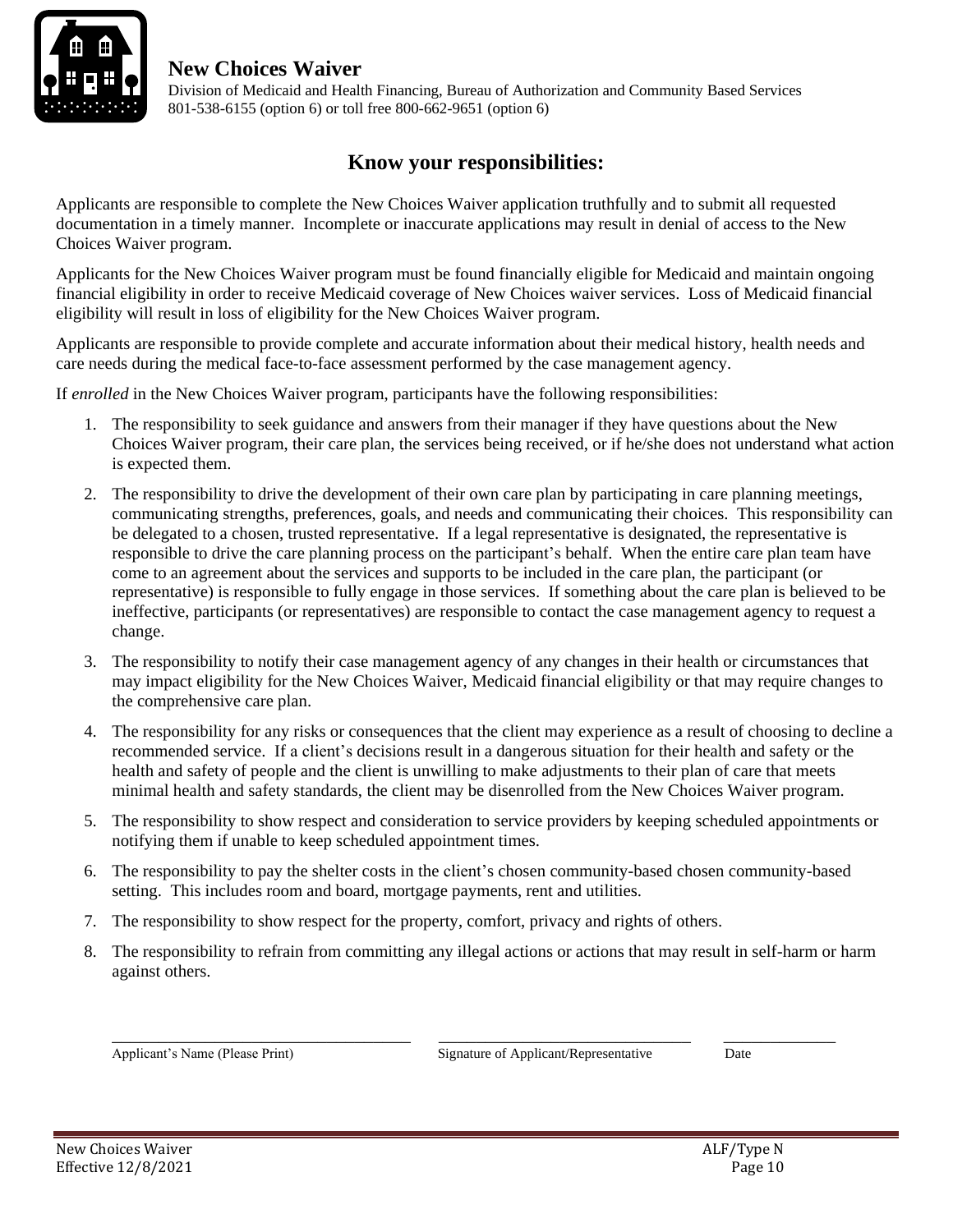

 Division of Medicaid and Health Financing, Bureau of Authorization and Community Based Services 801-538-6155 (option 6) or toll free 800-662-9651 (option 6)

# **NCW Application Checklist**

- 1. Application page 2, "Screening Checklist for ALF and Type N Residents"
- 2.  $\Box$  Application page 3, "Application for ALF and Type N Residents"
- 3. Application page 4, "Length of Stay Certification" completed by the facility of residence
- 4.  $\Box$  Application page 5, "Pre-enrollment Lease Disclosure" completed by the facility of residence
- 5. Application page 6, "Medical Eligibility Screening Form" completed by a registered nurse or physician in consultation with day-to-day direct service caregivers
- 6. Application page 7, "Freedom of Choice Consent Form"
- 7. Application page 8, "Freedom of Choice, NF or HCBS"
- 8. **Application page 9, "Know Your Rights"**
- 9. **Application page 10, "Know Your Responsibilities"**
- 10. Application page 11, "NCW Application Checklist"
- 11. A current list of all prescribed medications (prescription and over the counter)
- 12. A copy of the applicant's current service plan from the facility of residence
- 13.  $\Box$  A copy of the admission face sheet from the facility of residence
- 14.  $\Box$  A copy of the applicant's most recent assessment from the facility of residence
- 15. When applicable, a copy of any medical records prepared within the last 90 days from other providers such as a home health or hospice agency, attending physician, or hospital
- 16. If the applicant has a cognitive impairment noted on page 6, attach records from a licensed physician detailing the applicant's dysfunction in orientation to person, place, and time.
- 17.  $\Box$  Evidence/records to document the full length of stay in the current facility of residence and any other qualifying facilities prior to the current facility. Include documentation for the current facility AND for any other previous facility. Examples of acceptable evidence includes payment ledgers, cashed monthly checks paid to the facilities of residence, bank statements, official payment ledgers and/or a signed lease agreement. (Signed letters of attestation are not sufficient.)

**PLEASE NOTE: Incomplete applications will not be considered. Please take care to ensure every question of every application form is answered completely and that all items in this checklist are submitted to New Choices Waiver with a fax, email or USPS date stamp that falls within the open application time period. Do not submit the application before the first day or after the last day of the open application period. Any application that remains incomplete by the end of the open application period will be returned/denied.**